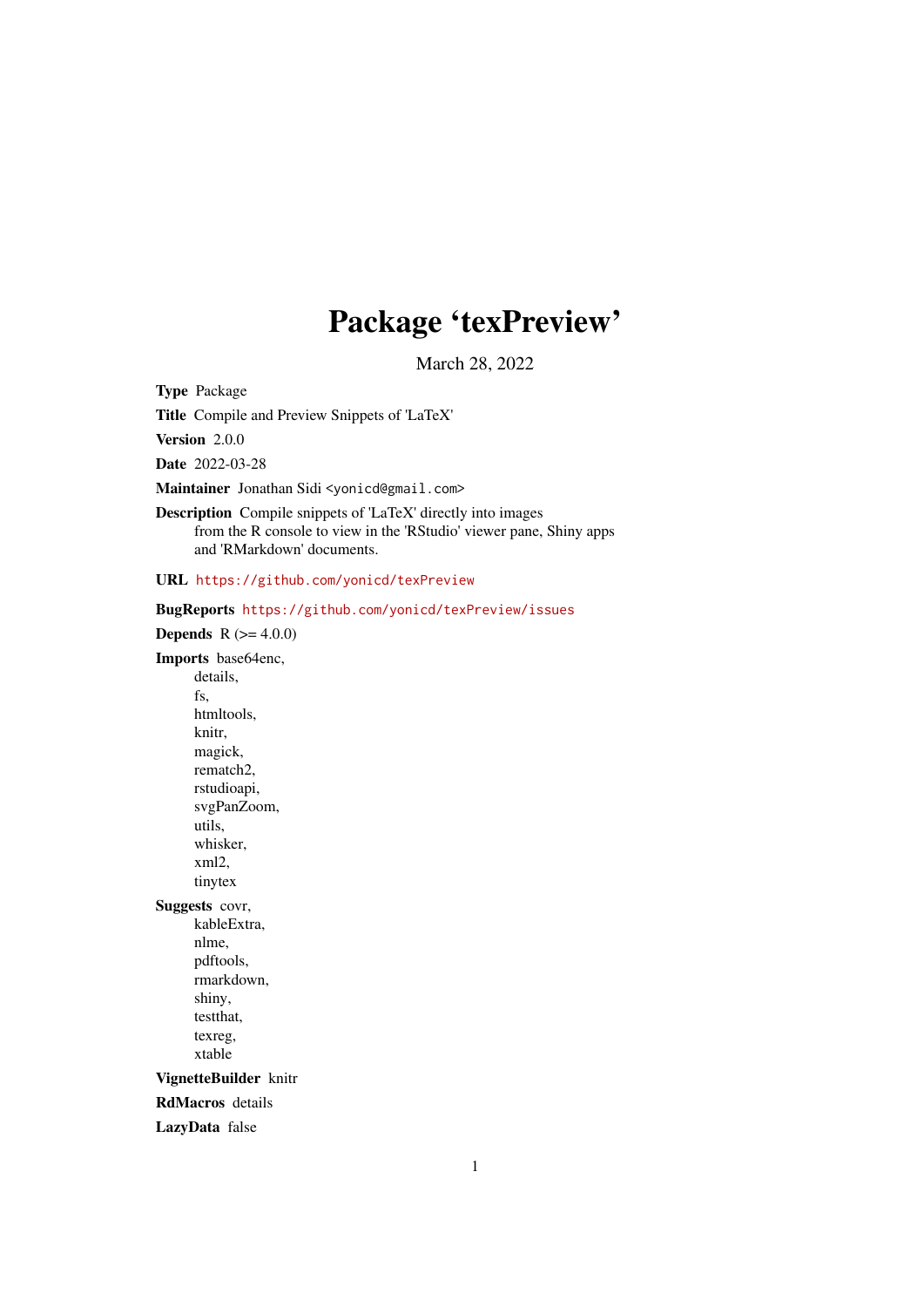<span id="page-1-0"></span>NeedsCompilation no Roxygen list(markdown = TRUE) RoxygenNote 7.1.2 License MIT + file LICENSE

# R topics documented:

as.kable *Try to coerce an object into a knitr\_kable object*

# Description

coerce objects into a knitr\_kable class object with a latex format

#### Usage

as.kable(x)

#### Arguments

x object, can be tex character, object return by returnType = "input", or a path to a tex file.

#### Value

an object of class knitr\_kable

#### Examples

```
tex <- '\\begin{tabular}{llr}
\\hline
\\mathrm{2}{c}{Item} \ \\\cline{1-2}
Animal & Description & Price (\\$) \\\\
\\hline
Gnat & per gram & 13.65 \\\\
& each & 0.01 \\\\
Gnu & stuffed & 92.50 \\\\
Emu & stuffed & 33.33 \\\\<br>Armadillo & frozen & 8.99 \\\\
Armadillo & frozen & 8.99 \\\\
\\hline
\\end{tabular}'
```
ktex <- as.kable(tex)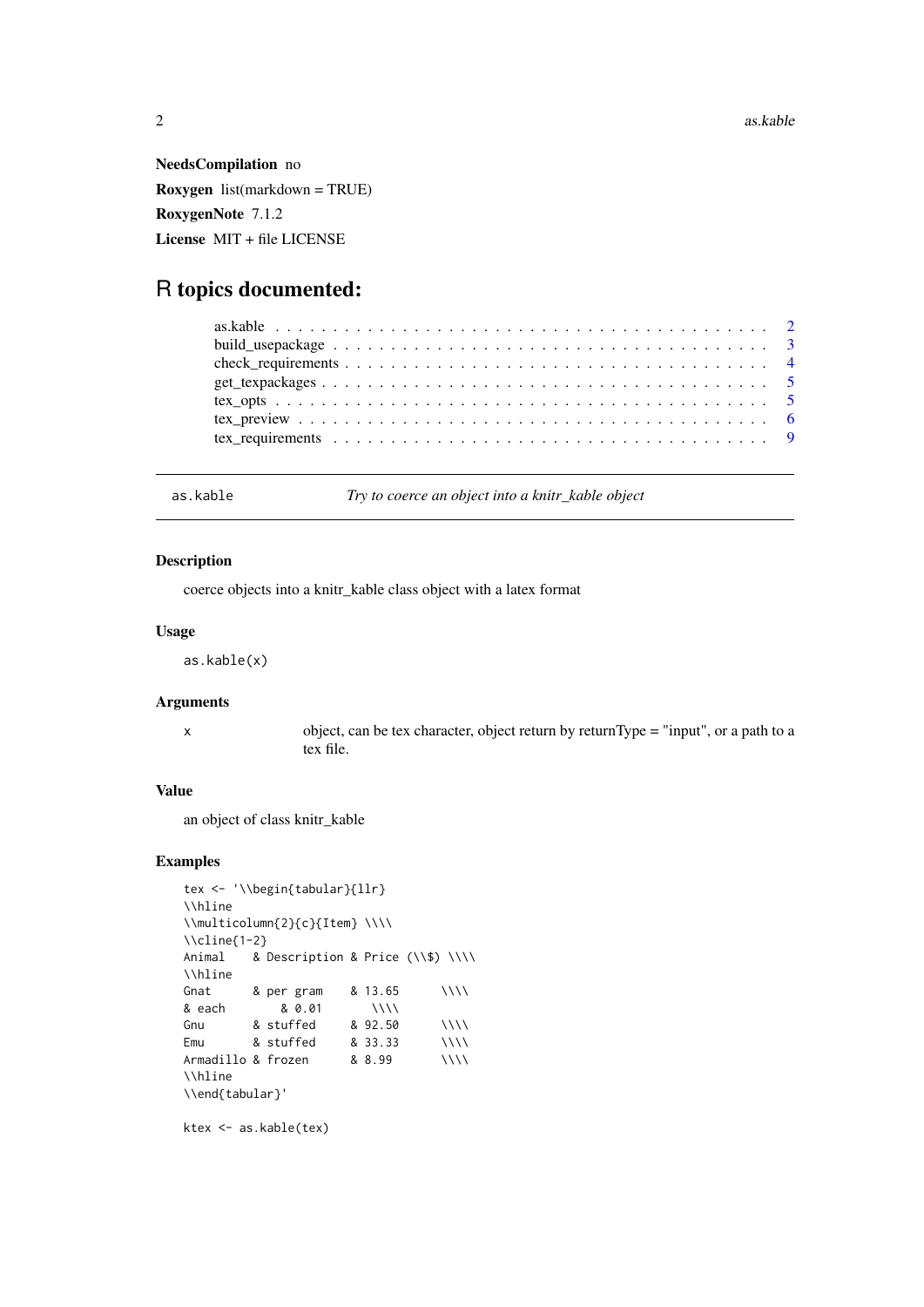```
class(ktex)
attributes(ktex)
ktex
# file path
toy <- system.file('examples/toy/toy.tex',package = 'texPreview')
ktex_path <- as.kable(toy)
class(ktex_path)
attributes(ktex_path)
ktex_path
# texpreview_input class
  # this is the same output class as one would get with
  # tex_preview(tex,returnType = 'input')
toy_input <- structure(sprintf('\\input{%s}',toy),class = 'texpreview_input')
toy_input
as.kable(toy_input)
```
<span id="page-2-1"></span>

| build_usepackage |  | Build usepackage command for TeX document |
|------------------|--|-------------------------------------------|
|------------------|--|-------------------------------------------|

## Description

input TeX package name and optional package functions to create usepackage call

# Usage

```
build_usepackage(pkg, options = NULL, uselibrary = NULL, chk.inst = FALSE)
```
#### Arguments

| pkg        | character, name of TeX package                                                             |
|------------|--------------------------------------------------------------------------------------------|
| options    | character, name(s) of options to use in the package                                        |
| uselibrary | character, part of document preamble to specify a uselibrary call related to pack-<br>age  |
| chk.inst   | logical, invokes a check to see if pkg is currently installed on system (default<br>FALSE) |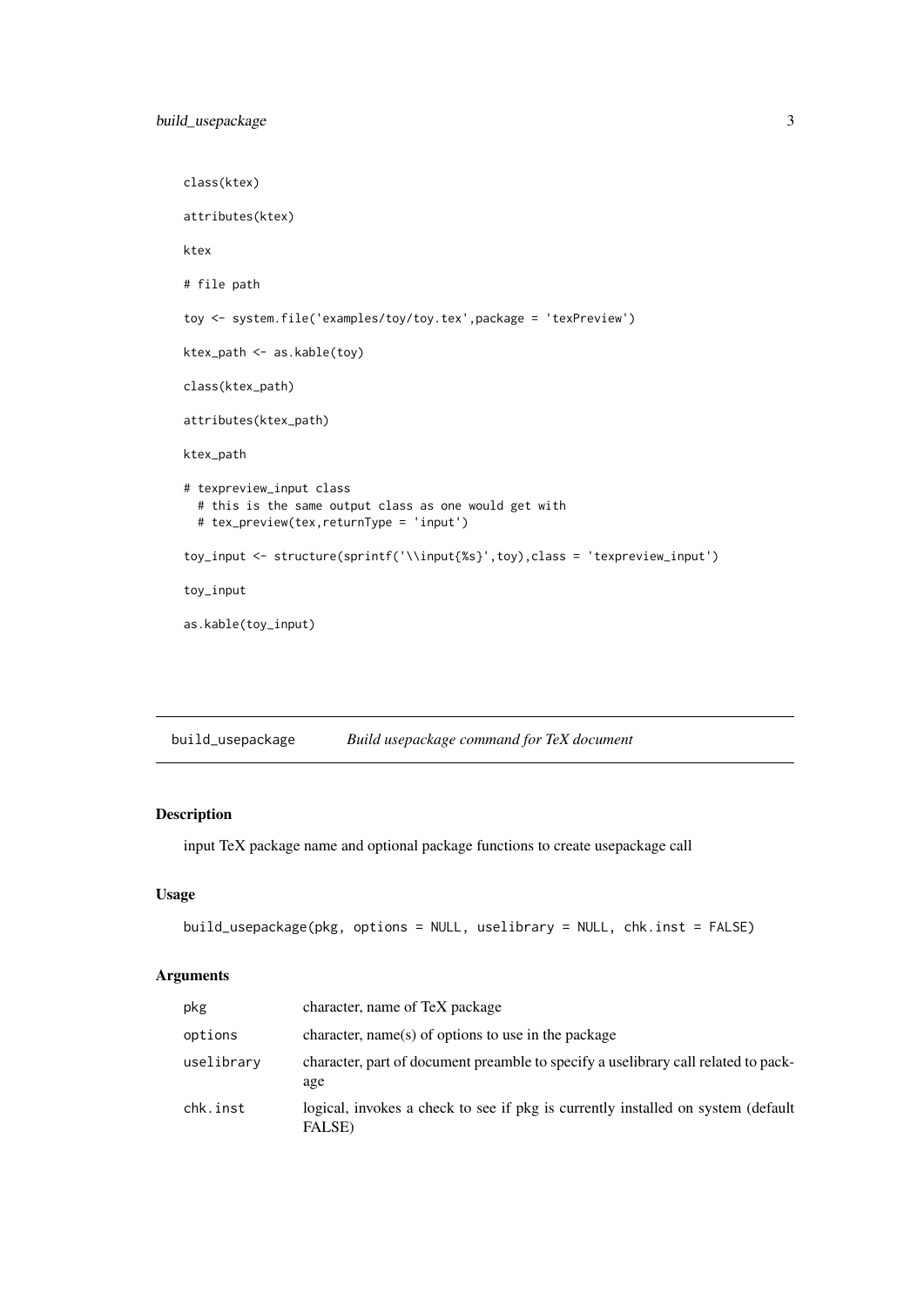# <span id="page-3-0"></span>Details

if options and uselibrary are NULL (default) then only the call for the package is returned. See the TeX wikibook for more information [https://en.wikibooks.org/wiki/LaTeX/Document\\_](https://en.wikibooks.org/wiki/LaTeX/Document_Structure#Packages) [Structure#Packages](https://en.wikibooks.org/wiki/LaTeX/Document_Structure#Packages) on the usepackage command. If chk.inst finds that the package is not installed on system function returns NULL.

#### Value

character

# Examples

```
build_usepackage(pkg = 'xcolor')
build_usepackage(pkg = 'xcolor',options = 'usenames')
#build many at once using mapply
geom.opts=c('paperwidth=35cm','paperheight=35cm','left=2.5cm','top=2.5cm')
use.opts="\\usetikzlibrary{mindmap,backgrounds}"
unlist(mapply(build_usepackage,
pkg = list('times','geometry','tikz'),
options= list(NULL ,geom.opts ,NULL),
uselibrary = list(NULL ,NULL ,use.opts)
))
```
check\_requirements *Check TeX Requirements for Package*

# Description

Checks if the required TeX libraries are installed on the system to render the internal tex file template.

#### Usage

```
check_requirements()
```
#### Value

logical

#### Examples

#check\_requirements()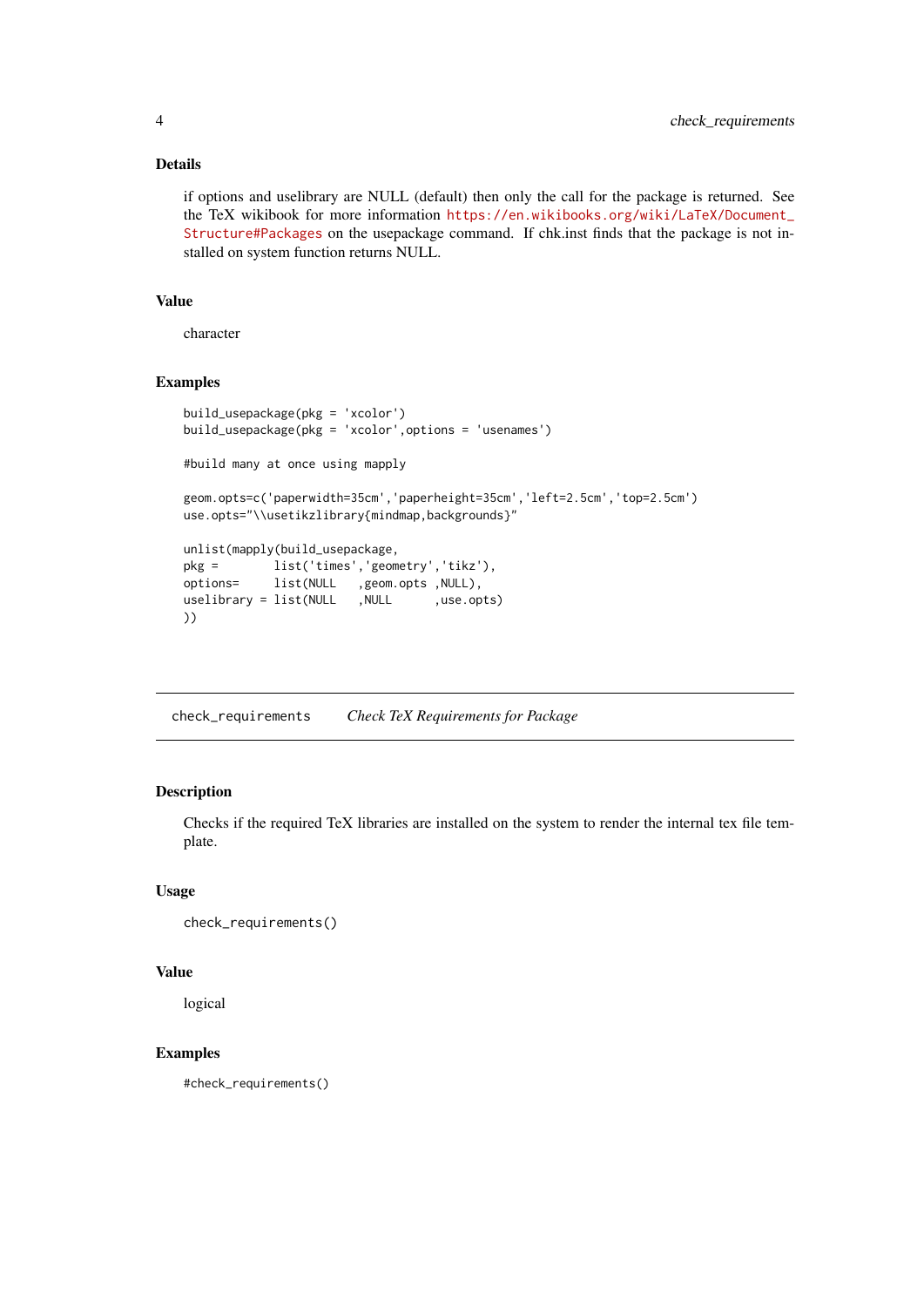<span id="page-4-0"></span>get\_texpackages *Get list of TeX packages installed on System*

#### Description

Fetch all TeX packages currently installed on system

# Usage

```
get_texpackages()
```
# Details

If OS is Windows function checks against MikTex else function checks against TexLive.

# Value

character

# Examples

#head(get\_texpackages())

tex\_opts *Default and current tex options*

#### Description

Options for functions in the texPreview package. When running R code, the object tex\_opts (default options) is not modified by chunk headers (local chunk options are merged with default options), whereas tex\_opts\_current (current options) changes with different chunk headers and it always reflects the options for the current chunk.

# Usage

tex\_opts

tex\_opts\_current

# Format

An object of class list of length 5.

An object of class list of length 5.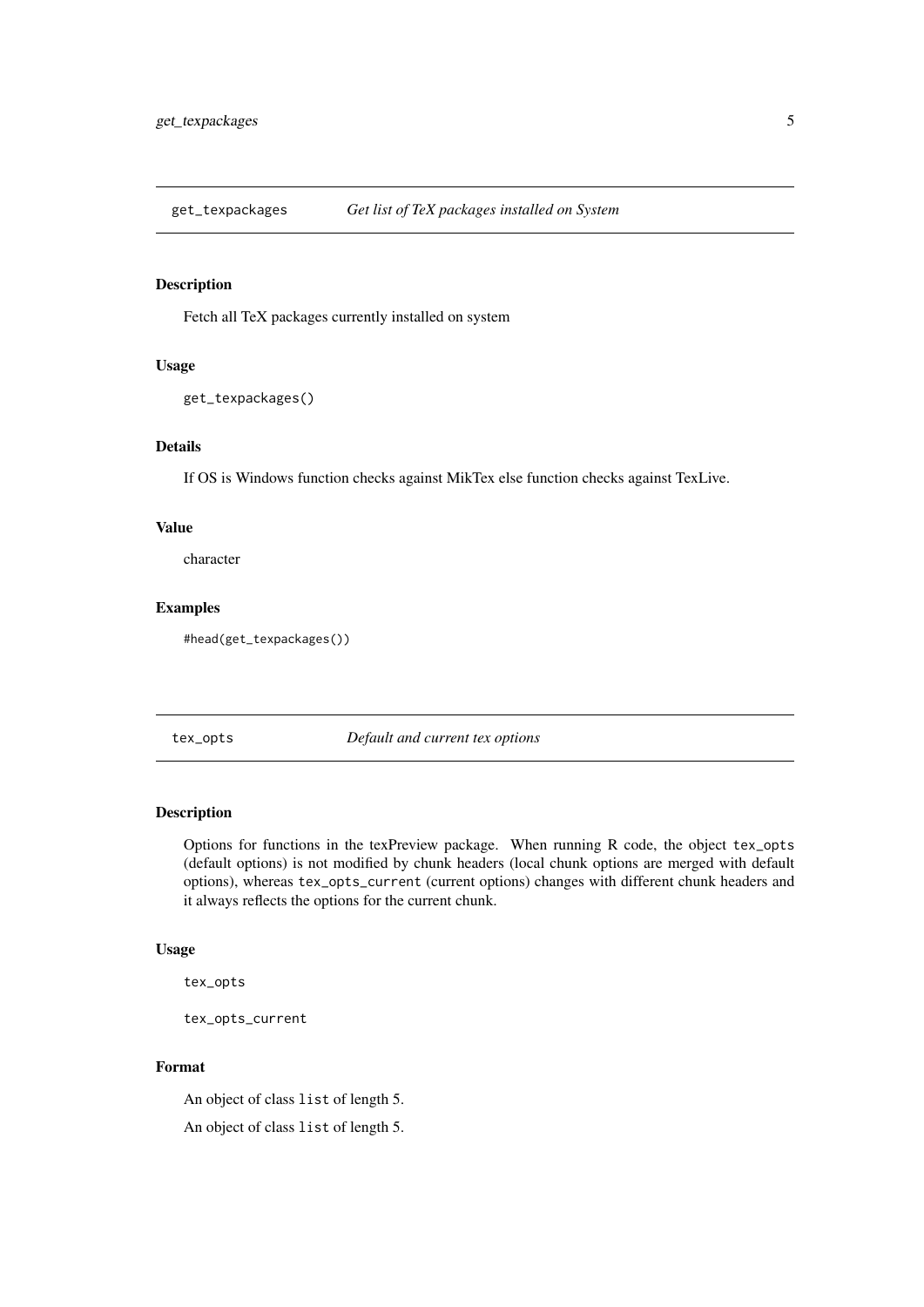#### Details

Normally we set up the global options once in the first code chunk in a document using tex\_opts\$set(), so that all *latter* chunks will use these options. Note the global options set in one chunk will not affect the options in this chunk itself, and that is why we often need to set global options in a separate chunk.

Below is a list of default chunk options, retrieved via tex\_opts\$get():

These options correspond to fields in the direct call to [tex\\_preview](#page-5-1), which are listed in explained

in the help manual.

# Note

tex\_opts\_current is read-only in the sense that it does nothing if you call tex\_opts\_current\$set(); you can only query the options via tex\_opts\_current\$get().

#### Examples

tex\_opts\$get()

<span id="page-5-1"></span>tex\_preview *Render and Preview snippets of TeX in R Viewer*

#### Description

input TeX script into the function and it renders a pdf and converts it an image which is sent to Viewer.

#### Usage

```
tex_preview(
 obj,
  tex_lines = NULL,
  stem = "tex_temp",
  overwrite = TRUE,
 keep_pdf = FALSE,
  tex_message = FALSE,
  fileDir = tex opts$get("fileDir").
 margin = tex_opts$get("margin"),
  imgFormat = tex_opts$get("imgFormat"),
  returnType = tex_opts$get("returnType"),
  resizebox = tex_opts$get("resizebox"),
 usrPackages = tex_opts$get("usrPackages"),
  engine = tex_opts$get("engine"),
  cleanup = tex_opts$get("cleanup"),
  density = tex_opts$get("density"),
  svg_max = tex_opts$get("svg_max"),
 print.xtable.opts = tex_opts$get("print.xtable.opts"),
  opts.html = tex_opts$get("opts.html"),
 markers = interactive(),...
)
```
<span id="page-5-0"></span>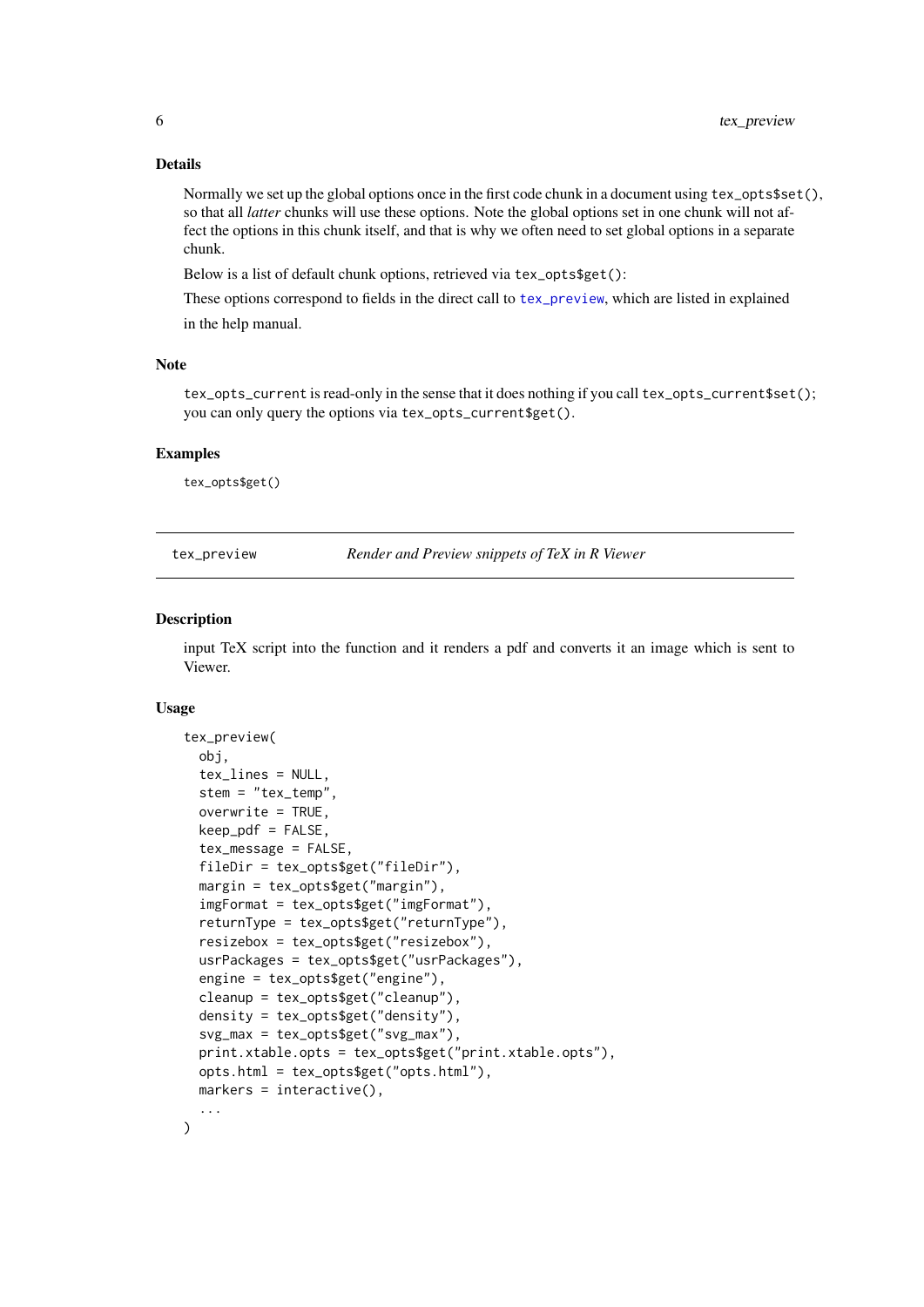# tex\_preview 7

# Arguments

| obj               | object to convert to TeX script                                                                                                                                                                                                                               |
|-------------------|---------------------------------------------------------------------------------------------------------------------------------------------------------------------------------------------------------------------------------------------------------------|
| tex_lines         | vector of character, in case of special needs, instead of asking texPreview to<br>build up, you may choose to pass in the contents of the complete LaTeX file<br>directly. It should be a vector of character with each element as a line of raw<br>TeX code. |
| stem              | character, name to use in output files, Default: "tex_temp"                                                                                                                                                                                                   |
| overwrite         | logical, controls if overwriting of output stem* files given their existences, De-<br>fault: TRUE                                                                                                                                                             |
| keep_pdf          | logical, controls if the rendered pdf file should be kept or deleted, Default:<br><b>FALSE</b>                                                                                                                                                                |
| tex_message       | logical, controls if latex executing messages are displayed in console. Default:<br><b>FALSE</b>                                                                                                                                                              |
| fileDir           | character, output destination. If NULL a temp.dir() will be used and no output<br>will be saved, Default: tex_opts\$get('fileDir')                                                                                                                            |
| margin            | table margin for pdflatex call, Default: tex_opts\$get('margin')                                                                                                                                                                                              |
| imgFormat         | character, defines the type of image the PDF is converted to Default: tex_opts\$get('imgFormat')                                                                                                                                                              |
| returnType        | character, one of "viewer", "html", or "tex" determining appropriate return type<br>for the rendering process, Default: tex_opts\$get('returnType')                                                                                                           |
| resizebox         | logical, forces a tabular tex object to be constrained on the margins of the docu-<br>ment, Default: tex_opts\$get('resizebox')                                                                                                                               |
| usrPackages       | character, vector of usepackage commands, see details for string format                                                                                                                                                                                       |
| engine            | character, specifies which latex to pdf engine to use ('pdflatex','xelatex','lualatex'),<br>Default: tex_opts\$get('engine')                                                                                                                                  |
| cleanup           | character, vector of file extensions to clean up after building pdf, Default: tex_opts\$get('cleanup')                                                                                                                                                        |
| density           | numeric, controls the density of the image. Default is 150: tex_opts\$get('density)                                                                                                                                                                           |
| svg_max           | numeric, maximum svg file size allowable to preview, Default: tex_opts\$get('svg_max')                                                                                                                                                                        |
| print.xtable.opts |                                                                                                                                                                                                                                                               |
|                   | list, contains arguments to pass to print.table, relevant only if xtable is used as<br>the input, Default: tex_opts\$get('print.xtable.opts')                                                                                                                 |
| opts.html         | list, html options, Default: tex_opts\$get('opts.html')                                                                                                                                                                                                       |
| markers           | logical, if TRUE then RStudio markers will be invoked to create links for the<br>log file on rendering errors, Default: interactive()                                                                                                                         |
| .                 | passed to system2                                                                                                                                                                                                                                             |

# Details

tex\_preview is an S3 method that can be used to preview TeX output from different object classes. Built-in support includes:

- character (tex lines)
- knitr\_kable (kable/kableExtra)
- xtable
- texreg
- equatiomatic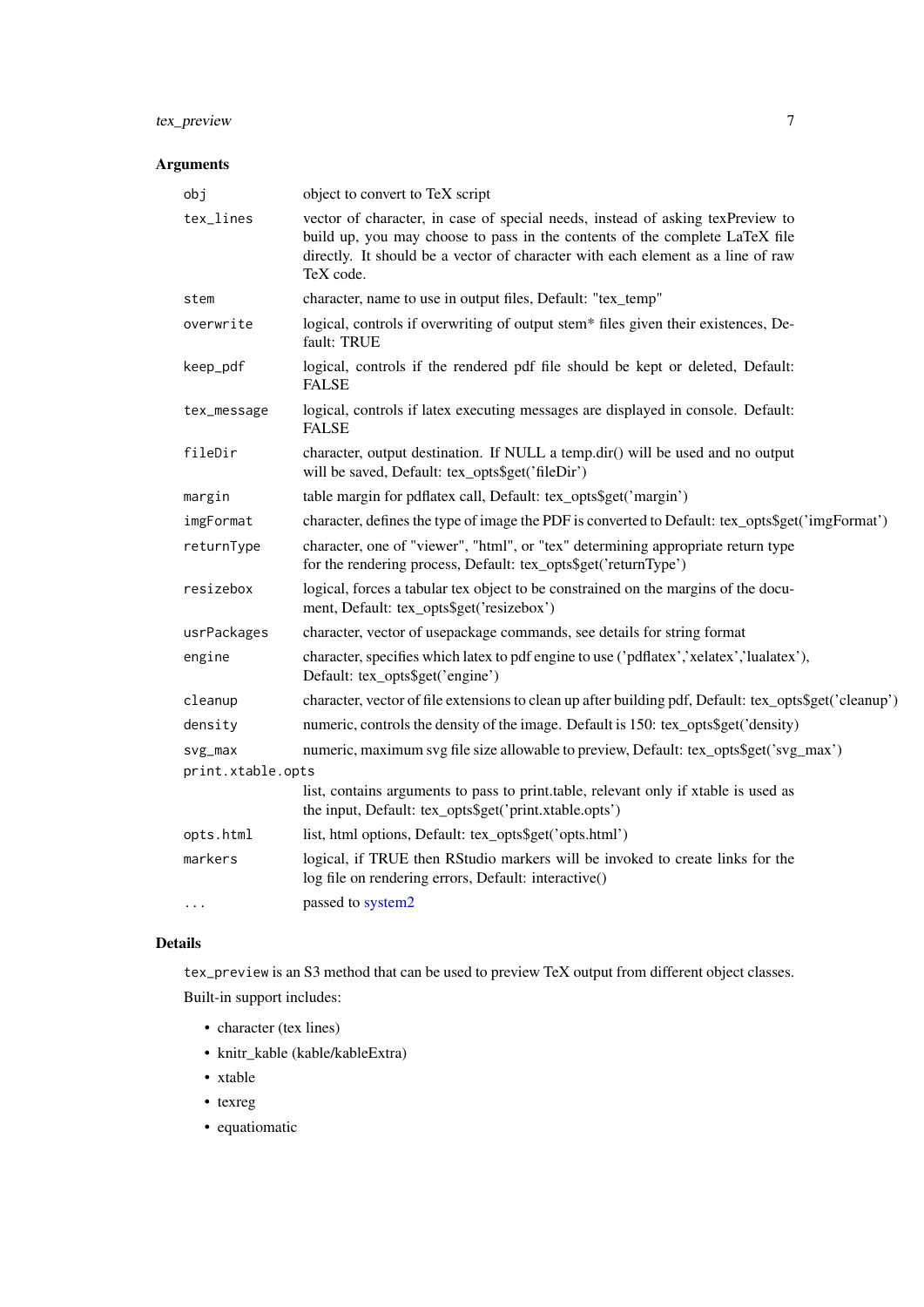To add packages to the tex file on render there are two options

- Use [build\\_usepackage](#page-2-1) and use the input argument usrPackages.
- Append to the input object \\usepackage{...} calls, they will be parsed and added the to rendering.
- An image file of the name stem with the extension specified in imgFormat.
- The default extension is png.
- The function writes two files to disk in the fileDir
	- Image file
	- TeX script
- The rendering files are removed up from the fileDir. This can be controlled using the cleanup argument or tex\_opts\$get('cleanup')

#### Value

The output of the function is dependent on the value of returnType:

- viewer: NULL
	- magick image is printed in the internal viewer
- tex:
	- character, TeX lines
	- printed 'asis' in RMarkdown
- input: character
	- path to the file containing the tex wrapped in an input call
	- printed 'asis' in RMarkdown
- html: magick image
	- Printed as an HTML document in the internal viewer
	- Printed as an image in RMarkdown

#### Examples

```
data('iris')
if(interactive()){
```

```
# Raw TeX
```

```
tex <- '\\begin{tabular}{llr}
\\hline
\\mathrm{2}{c}{Item} \ \\\\\cline{1-2}
Animal & Description & Price (\\$) \\\\
\\hline
Gnat & per gram & 13.65 \\\\
& each & 0.01 \\\\
Gnu & stuffed & 92.50 \\\\
Emu & stuffed & 33.33 \\\\
Armadillo & frozen & 8.99 \\\\
\\hline
```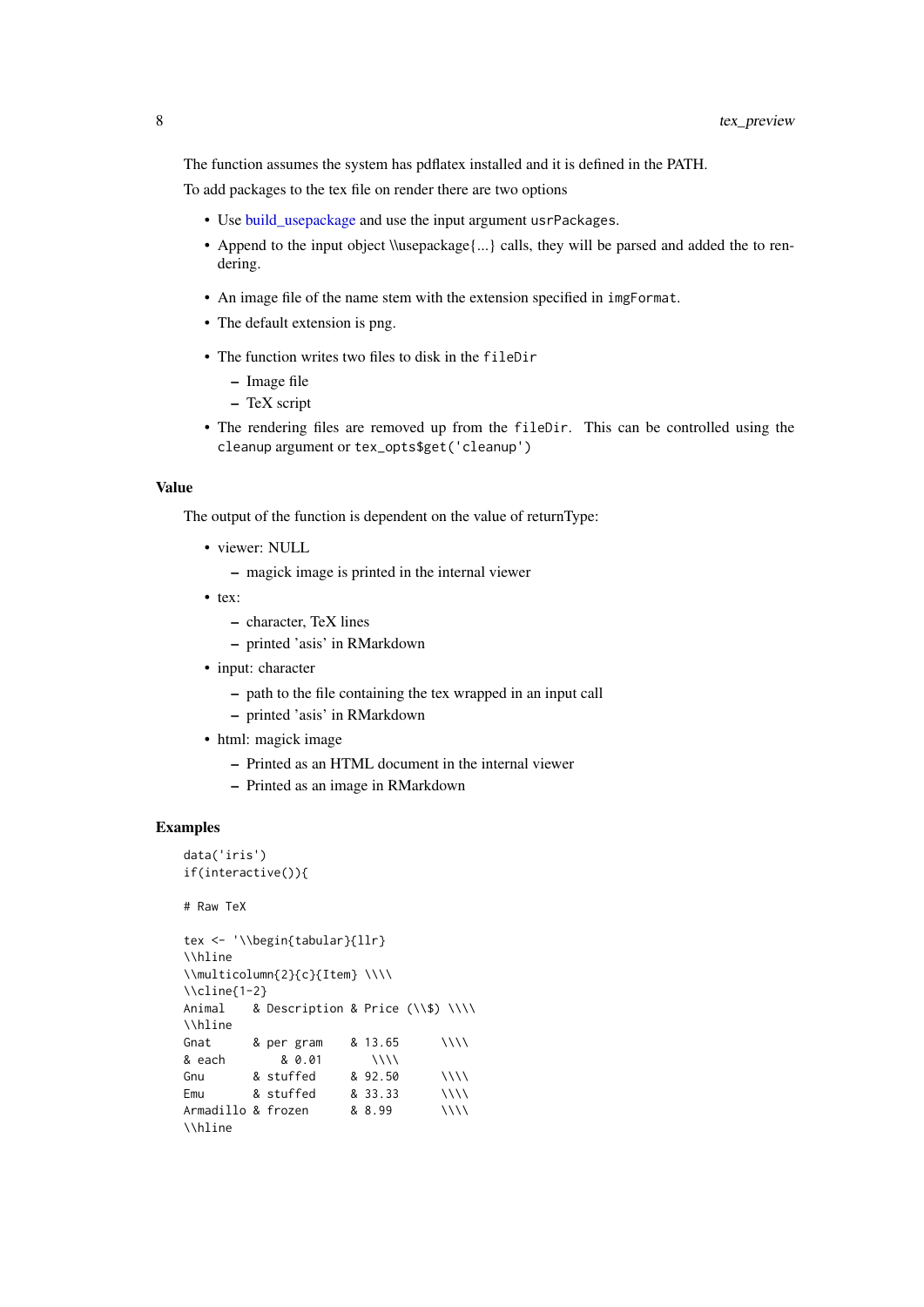```
\\end{tabular}'
# knitr kable
mtcars |>
  head() |>
   knitr::kable("latex") |>
   tex_preview()
# with svg output pan/zoom is enabled in the internal viewer
tex_preview(obj = tex,stem = 'eq',imgFormat = 'svg')
# use tex_lines parameter to pass full document
tikz_path <- system.file(
                  'examples/tikz/credit_rationing.tex',
                  package = 'texPreview'
                  \lambdatex_preview(tex_lines = readLines(tikz_path))
}
```
tex\_requirements *Query TeX file for Required Packages*

# Description

Parse TeX file for usepackage calls and return a vector of the packages.

#### Usage

```
tex_requirements(
  file = system.file("tmpl.tex", package = "texPreview"),
  lines = NULL
)
```
#### Arguments

| file  | character, Path to TeX file, Default: system.file("tmpl.tex", package = "texPre-<br>view") |
|-------|--------------------------------------------------------------------------------------------|
| lines | character, character vector containing TeX script, Default: NULL                           |

#### Details

If file is NULL then function will use the the value in lines. The default path used in file is the internal template that the package uses.

#### Value

character